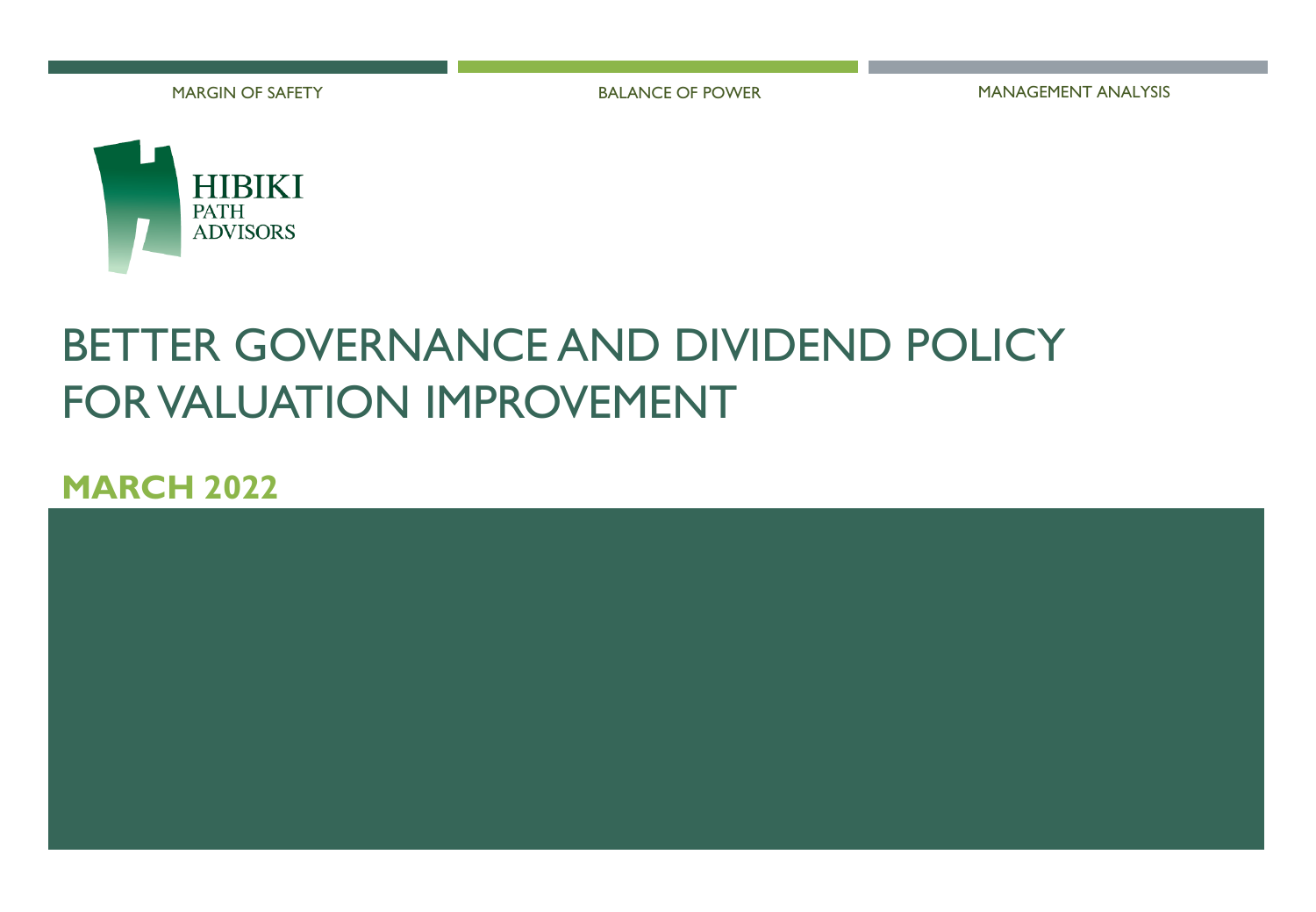## ISSUES WE OBSERVE



- Effectiveness of complicated subsidiary governance.
- Prevention of lack of employee motivation derived from problems involving parent company's management.
- Low stock valuation resulting from information gap with investors. (next fiscal year's earnings estimate, mid-term management plan)
- Excessively conservative financial policies (abundant cash, low dividend, etc.)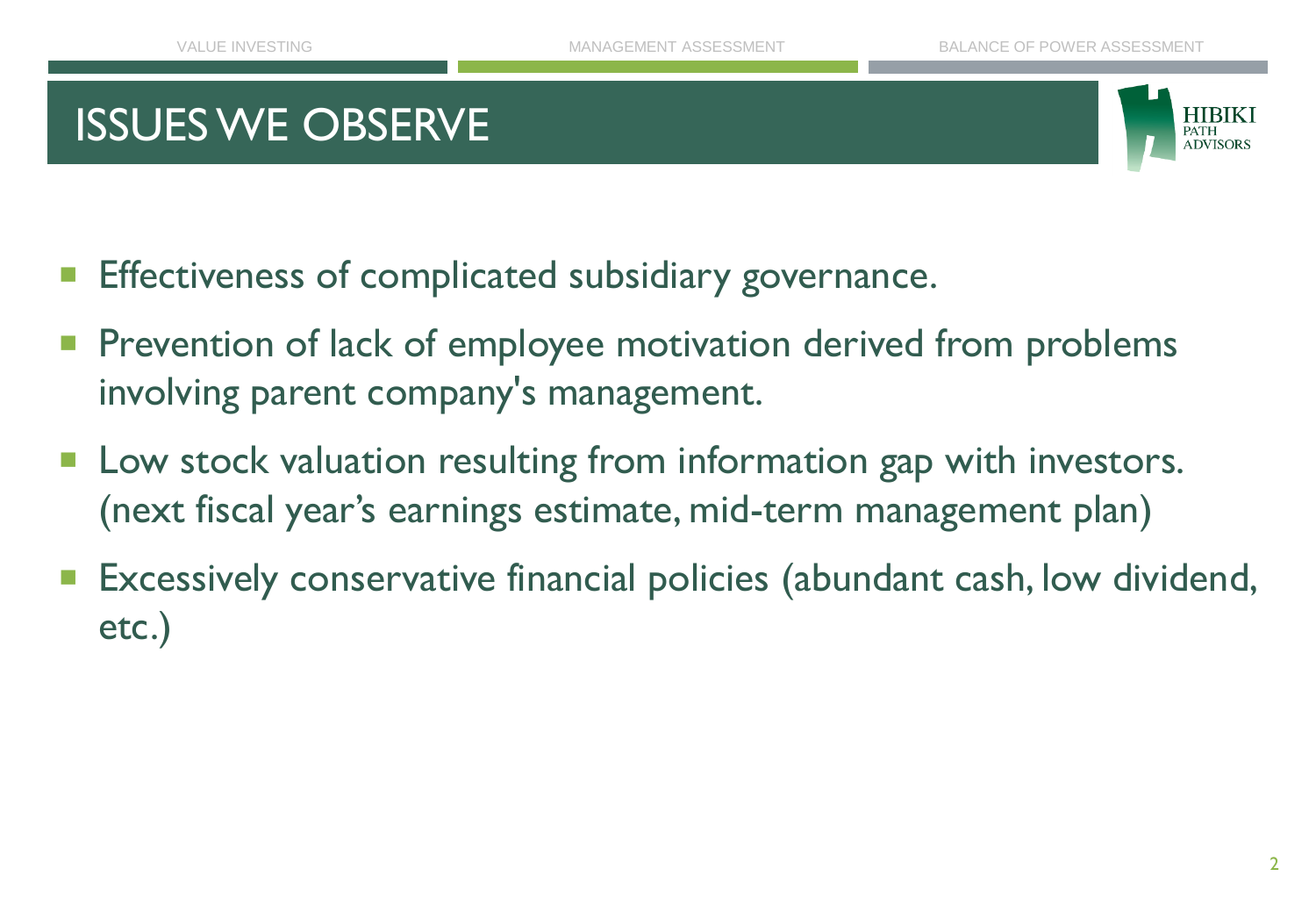# PROPOSAL OF MEASURES FOR EACH ISSUE



- Effectiveness of complicated subsidiary governance.
	- $\checkmark$  Expansion of administrative staff (Corp. planning, HRs and General Affairs, Compliance, IR, Finance)
	- $\checkmark$  Transforming to pure holding Co. while subsidiary management take full responsibility for the subsidiary's business without assuming concurrent positions in the Hold Co. ⇒ enabling full implementation of reward and punishment and providing opportunities of OJT training to become the next management of Hold Co.
	- $\checkmark$  Assumption of governance, not to mention strengthening compliance, comes down to "people are weak". Strong governance with clear KPIs will change weakness into strength.
- Prevention of lack of employee motivation derived from problems involving parent company's management.
	- $\checkmark$  Sharing of visions and dreams (already in progress)
	- $\checkmark$  Implementing stock-based compensation for executives and stock options for employees.  $(\Rightarrow$  Link business development to employee happiness based on the idea that happiness will arrive when people forget about it)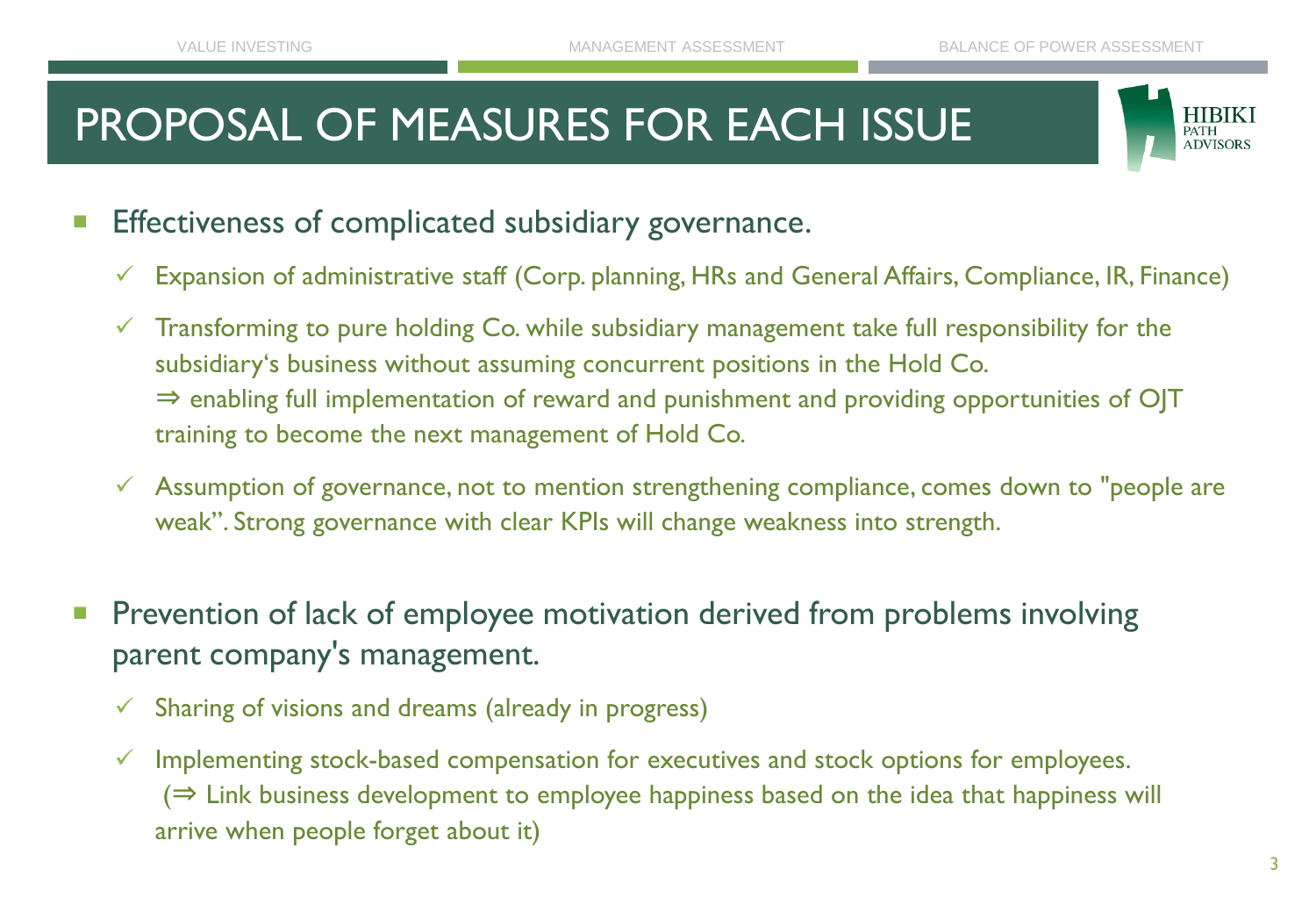# PROPOSAL OF MEASURES FOR EACH ISSUE



- Low stock valuation resulting from information gap with investors. (next fiscal year's earnings estimate, mid-term management plan)
	- $\checkmark$  Market considers cost of capital as 12% being calculated back from current stock price.
	- $\checkmark$  Avoid overly conservative forecasts as much as possible  $(\Rightarrow$  extremely negative impact as the market nowadays perceives them as bearish)
	- $\checkmark$  Revise the mid-term management plan upward depending on the progress  $(\Rightarrow$  Investors are not aware unless the company provides opportunities to analyze.)
	- $\checkmark$  Break down current market cap target (better to communicate to investors at MTG even if you can't document it. e.g. EPS x PER)
	- $\checkmark$  Appoint independent director(s) who can discuss with investors.
- Excessively conservative financial policies (abundand cash, low dividends, etc.)
	- $\checkmark$  Change from payout ratio to dividend on equity(DOE).  $\Rightarrow$  Dividends link to increase in equity.  $\Rightarrow$  Share price should also follow the trend.
	- Disclose cash allocation. (refer to P.6)  $\Rightarrow$  Visualize the logic for share buybacks.
	- $\checkmark$  Financial measures are directly related to corporate evaluation, not to mention business growth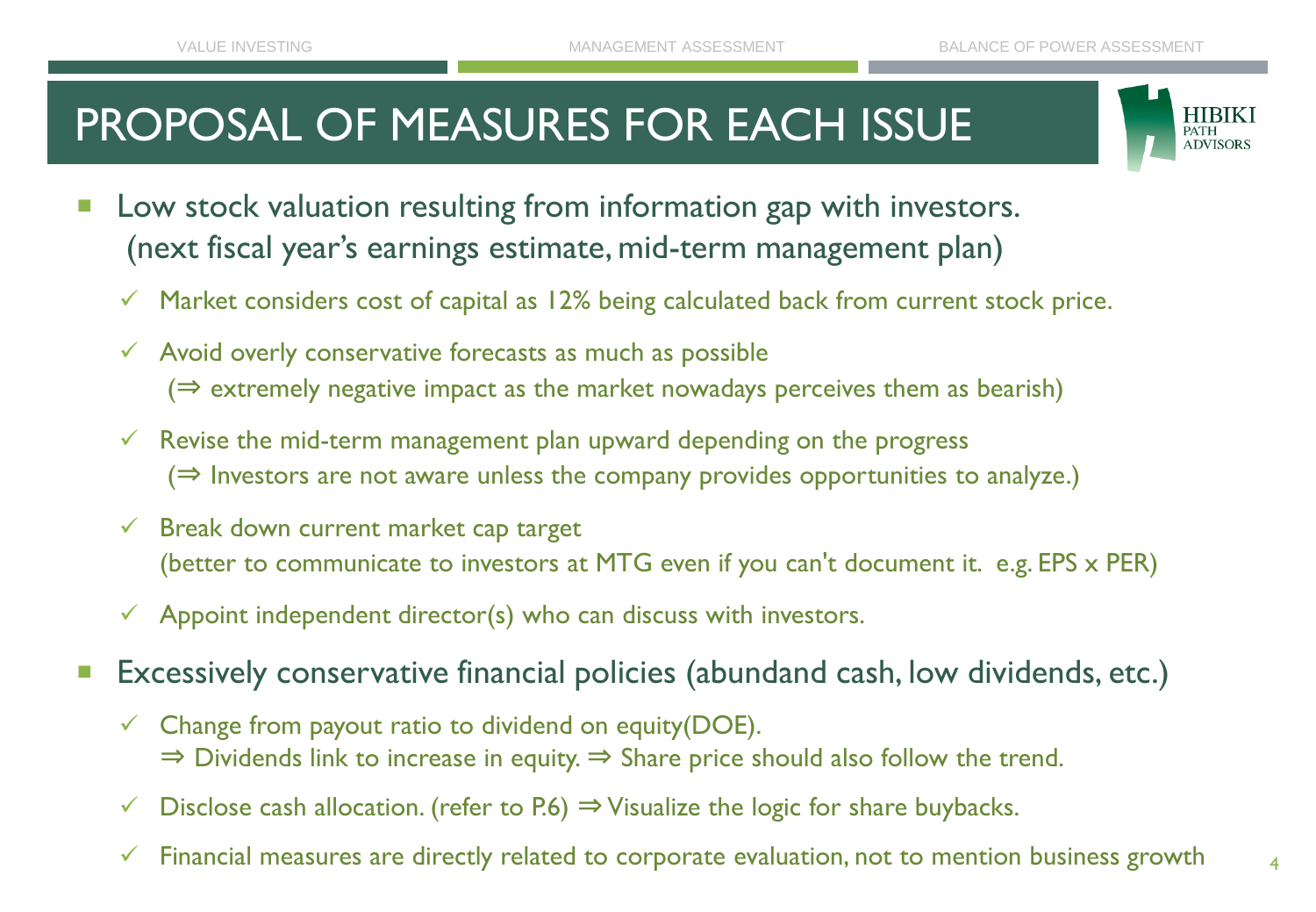## DIVIDEND POLICY PROPOSAL





- $\checkmark$  Recomment to commit to a payout ratio of at least 30% or 3% DOE.
- Strongly recommend **DOE** as it is suitable for your company's stable dividend policy.
- ✓ DOE prevents volatility of dividends regardless of profit and increases dividend predictability. Low predictability of earnings and dividends increase cost of capital.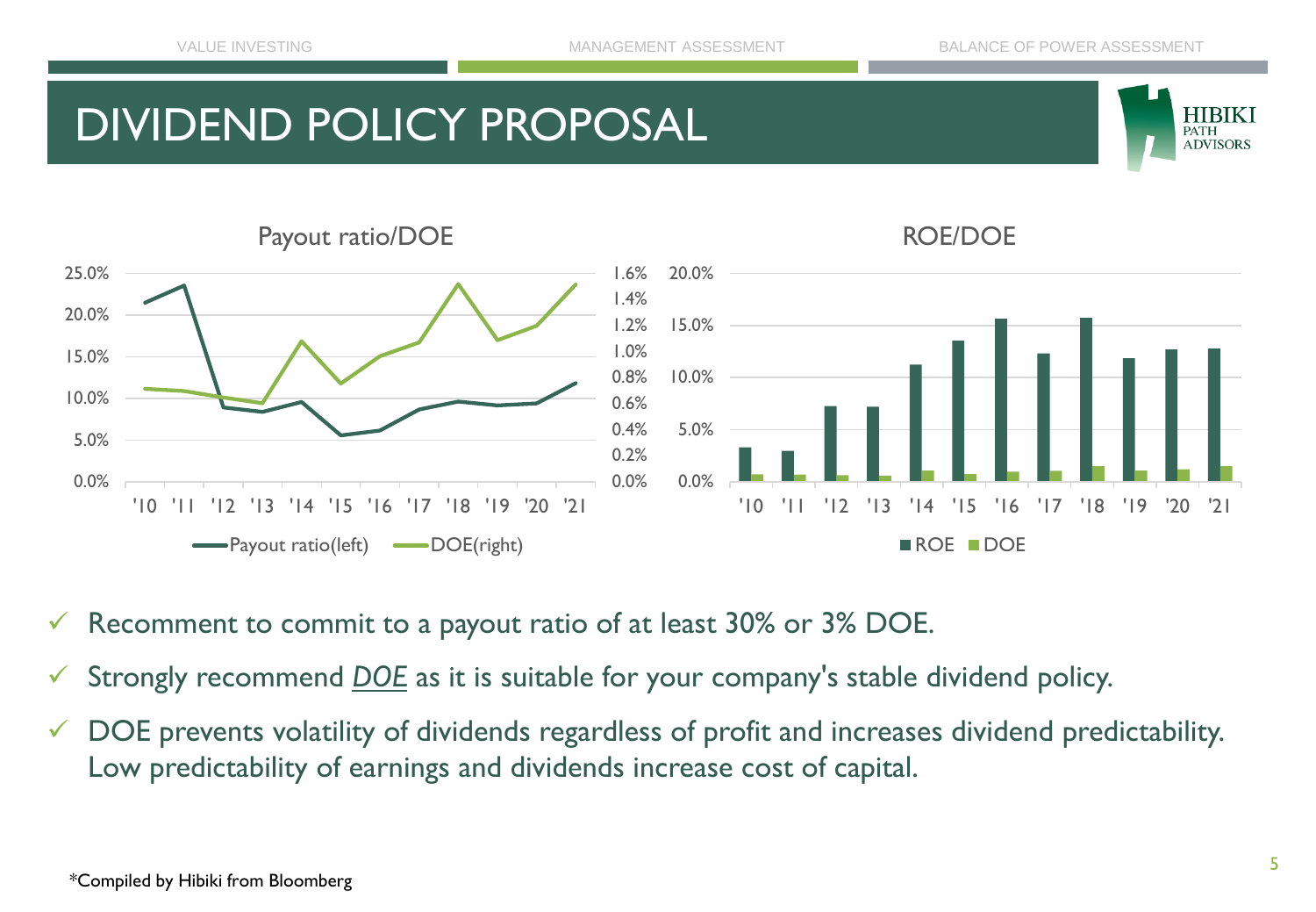## EXAMPLE OF CASH ALLOCATION DISCLOSURE



 $21$ 

**HOSOKAWA MICRON CORPORATION** 

### **Cash Allocation**

. Covering repayment of interest-bearing liability and return of profit to shareholders with operating C/F in the period of intermediate-term business plan.

·Aiming 30% of payout ratio to achieve stable dividend.

#### **Reinforce management foundation** (Promote BS management)

EBITDA generated by a growth in semiconductor materials will be used for capital investment to prepare for demand growth in the semiconductor market and also flexibly allocate to shareholder returns after making sufficient growth investments.

#### 3-year cash flow plan (image)



Rational explanation of how much cash to keep in B/S should lower the cost of capital and improve your company's valuation!